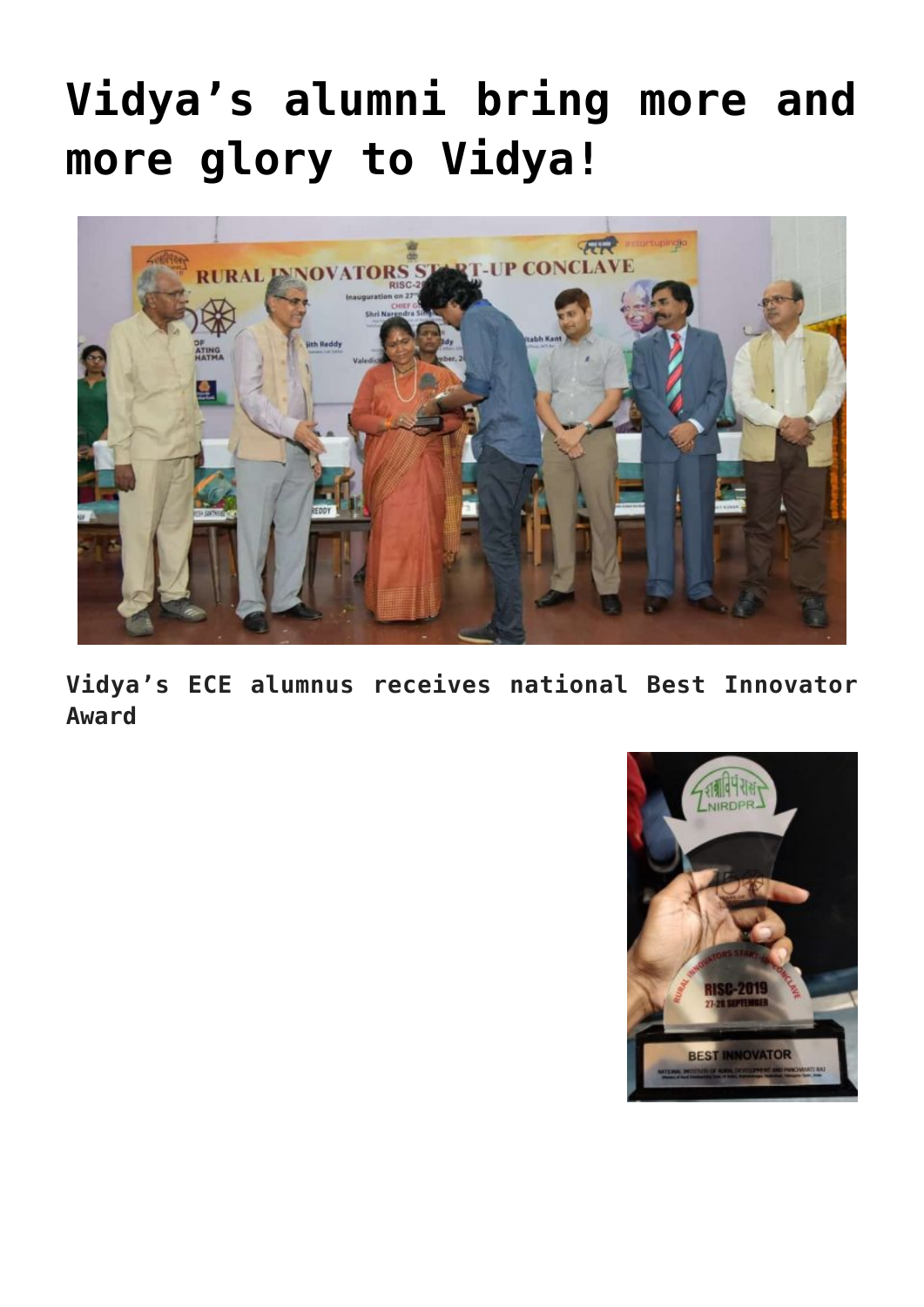

Mr Sarath Sasikumar C, an alumnus of the B Tech ECE 2019 pass-out batch, received the Best Innovator Award from the Honorable Union Minister of State for Rural Development Sadhvi Niranjan Jyothi, during the Rural Innovators Start Up Conclave RISC-2019 held at the National Institute of Rural Development and Panchayati Raj (NIRDPR), Hyderabad, during 27 – 28 September 2019. During the event, awards were distributed under two categories, namely, Best Innovators and Best Start Ups,

in seven different themes. Sarath Sasikumar was presentd the Best Innovator Award in the theme "Waste to Wealth". The award carries a cash component of Rs.100000 (Rupees one lakh) and a fellowship to attend specialised workshops on design packaging, marketing, etc conducted at NIRDPR from time to time.

## **About he Conclave**

"A forward thinking platform for budding ideas/solutions, rural innovators and start-ups to RISE".



Rural Innovators Start-up Conclave (RISC) will provide a launch field platform to a wide array of budding ideas, rural innovators and aspirant start-ups to showcase their design idea/ innovations /technology/ pitch and talk about their innovation and get an opportunity for learning and mentoring support. The Conclave is being organised in memory of late Dr A P J Abdul Kalam who encouraged and championed the cause of innovations / technology from rural for rural transformation. The RISC 2019 will bring together the most forward-thinking experts / scholars to unlock new potentials and provide guidance for upscaling and motivate for sustainability. The conclave for rural is the first of its kind to nurture proven rural innovations and technologies. (From website of [RISC – 2019\)](http://www.nirdpr.org.in/risc2019/)